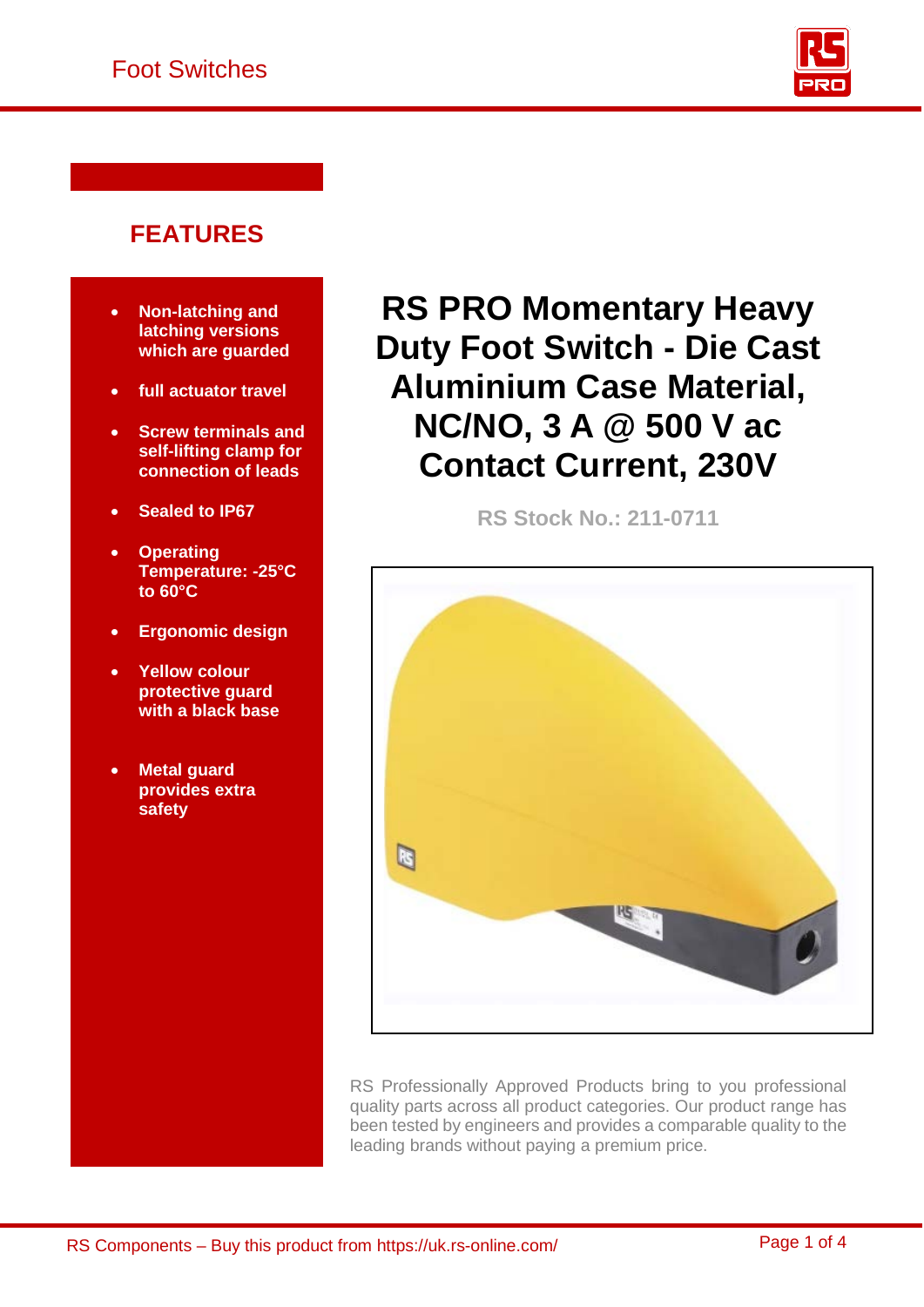

### **Product Description ATTRIBUTE 1**

RS PRO rugged heavy duty guarded foot switches which are ideal for industrial applications. The protective guard provides extra user safety and stops the machine from accidentally starting. The guards are large enough for safety shoes to be worn when using the foot switches. This range of heavy duty foot pedal switches includes:

[208-3265](https://uk.rs-online.com/web/p/products/2083265) - Momentary Staggered, Single Switch With Double Action Contacts

[211-0711](https://uk.rs-online.com/web/p/products/2110711) – Momentary Single Non-latching Switch

[228-2103](https://uk.rs-online.com/web/p/products/2282103) - Momentary Double Pole Double Throw (DPDT)

[440-5566](https://uk.rs-online.com/web/p/products/4405566) - Momentary Single Pole Single Throw (SPST)

[771-9243](https://uk.rs-online.com/web/p/products/7719243) - Momentary Double Pole Double Throw (DPDT)

[841-772](https://uk.rs-online.com/web/p/products/841772) - Latching 1NO 1NC

#### **General Specifications**

| <b>Contact Configuration</b> | NC/NO                                                                                                                                                                                                                     |
|------------------------------|---------------------------------------------------------------------------------------------------------------------------------------------------------------------------------------------------------------------------|
| <b>Switch Operation</b>      | Momentary                                                                                                                                                                                                                 |
| <b>Case Material</b>         | Die Cast Aluminium                                                                                                                                                                                                        |
| <b>Switch Environment</b>    | <b>Heavy Duty</b>                                                                                                                                                                                                         |
| <b>Contact Material</b>      | Silver                                                                                                                                                                                                                    |
| <b>Guard Cover</b>           | Yes                                                                                                                                                                                                                       |
| <b>Colour</b>                | Yellow                                                                                                                                                                                                                    |
| <b>Applications</b>          | Foot switches are commonly used in applications<br>where hands-free control is more practical or safer.<br>They can be found on: Industrial machinery and<br>smaller power tools, Hospital beds, Dentist Chairs,<br>Lamps |

#### **Electrical Specifications**

| <b>Contact Voltage Rating (AC)</b> | 230V          |
|------------------------------------|---------------|
| <b>Contact Voltage Rating (DC)</b> | 24V           |
| <b>Contact Current Rating</b>      | 3A @ 500 V ac |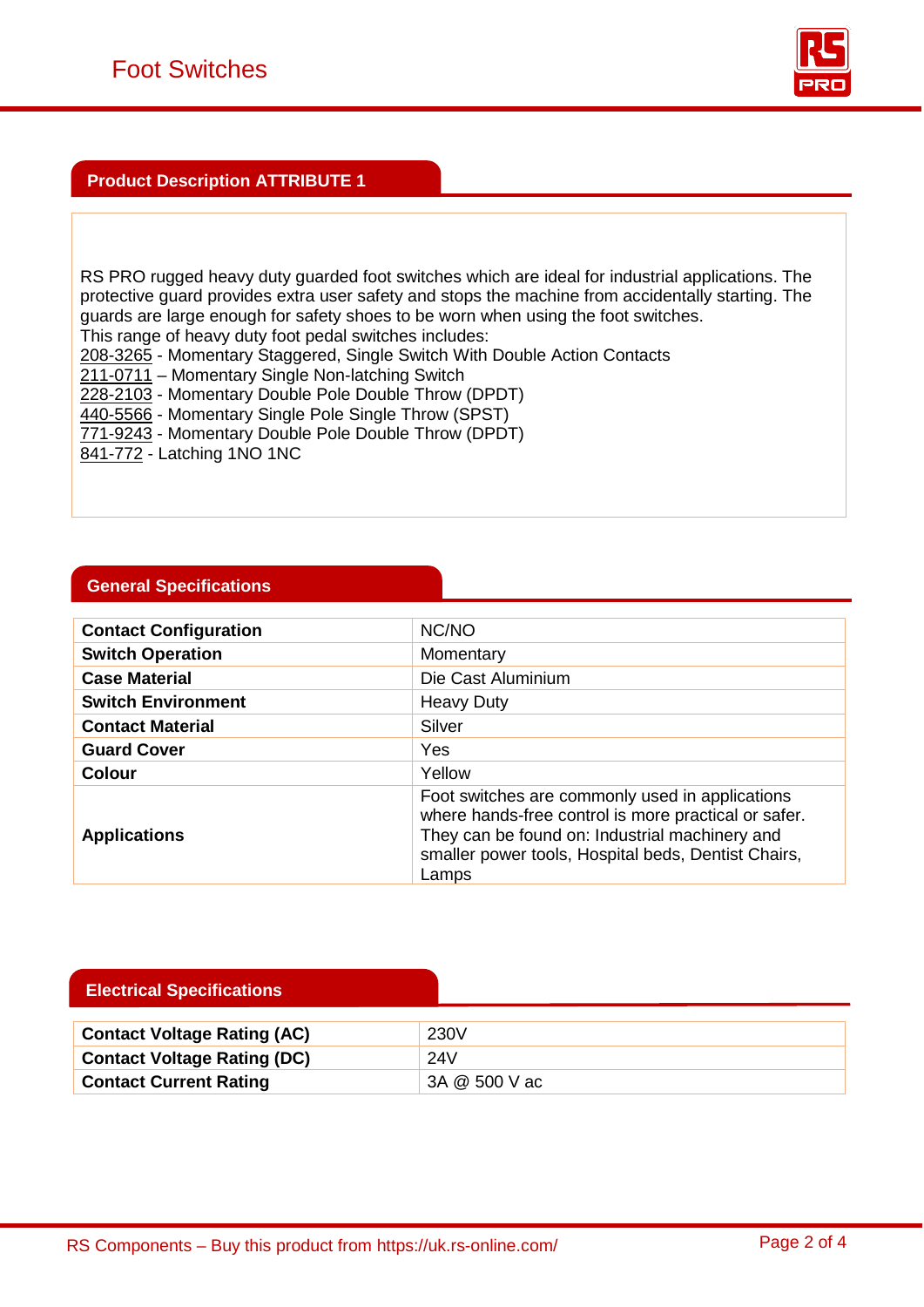# Foot Switches



### **Mechanical Specifications**

| Length             | $264$ mm                 |
|--------------------|--------------------------|
| <b>Height</b>      | 155mm                    |
| <b>Dimensions</b>  | 264mm x 163mm x 155mm    |
| Width              | $163$ mm                 |
| <b>Contact Gap</b> | <3mm, Suitable for Mains |

| <b>Operation Environment Specifications</b> |                              |
|---------------------------------------------|------------------------------|
| <b>Operating Temperature</b>                | $\overline{ }$ -25°C to 60°C |

| <b>Protection Category</b> |      |
|----------------------------|------|
| <b>IP Rating</b>           | IP67 |

| <b>Approvals</b>                 |                                                             |
|----------------------------------|-------------------------------------------------------------|
| <b>Standards Met</b>             | EN 60204-1, EN 60947-5-1, IEC 947-5-1, VDE 0660<br>Part 200 |
| <b>Compliance/Certifications</b> | EN 60204-1/EN60947-5-1, RoHS                                |